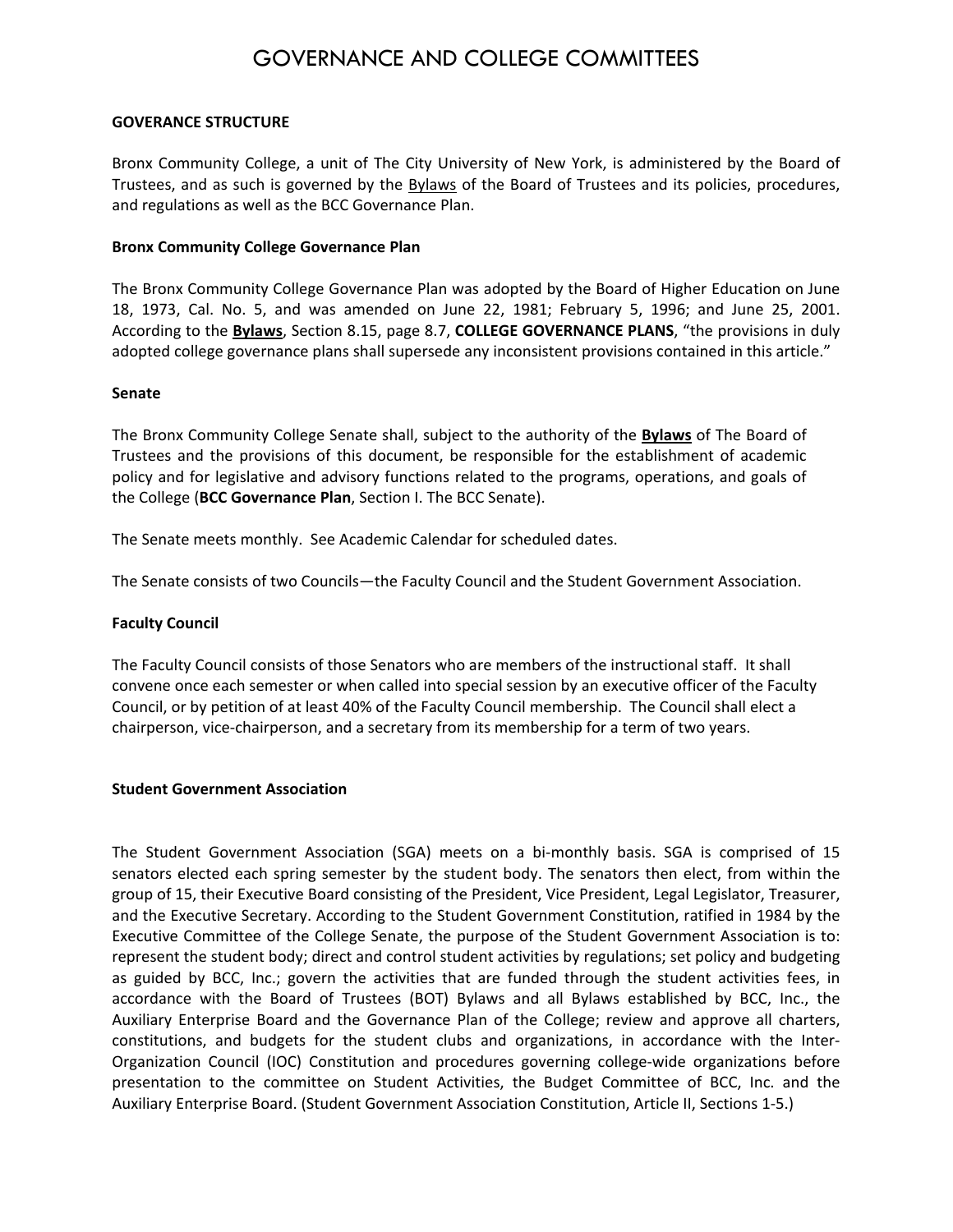#### **Standing Committees within the Senate**:

- Executive Committee Curriculum
- Governance and Elections Student Activities
- 
- 
- 
- Academic Standing  **Space, Facilities, and Physical Plant**

# **Committees with Advisory Functions within the Senate:**

- Instruction and Professional Development
- Community Relations and Special Events
- Vice Presidents and Deans

# **Educational Policy‐Making Governance**

Bronx Community College, operating under its own governance plan, provides for the development of policies, procedures, and committees. The faculty members participate in all aspects of governance and educational policy-making, as provided by the Board of Trustees Bylaws, the Bronx Community College Governance Plan, the departmental, divisional, and College Personnel and Budget Committees.

# **College Ombudsperson**

Elected by the College Senate from among the full‐time tenured teaching faculty members, the Ombudsperson serves for a term of two years, and the President must approve of the appointment. The Ombudsperson serves as an exceptional channel for redress of student complaints when normal administrative channels do not respond adequately.

The College Ombudsperson's responsibilities include the following:

- 1. Receive, investigate, and attempt to resolve those student complaints that have not been resolved by the appropriate College agencies; in particular, complaints alleging unfairness, discourtesy, undue delay, or other malfunctioning in the process of the College.
- 2. Have access to all pertinent records; have the right to make inquiries of any member of the College community, and to receive full and complete answers; and maintain confidentiality.
- 3. Make a report at the end of each semester on the number and nature of cases handled to the President of the College and the Chairperson of the Senate without breaching confidentiality.

# **Open Meetings Law**

The Bronx Community College Senate is subject to the Open Meetings Law:

Under the Open Meetings Law, the public has the right to attend any meeting of a public body. Any time a quorum of a public body gathers to discuss business, the meeting must be held in public, subject to the right to convene an executive session under certain limited circumstances. In addition, there must be prior notice of the meeting; the business of the meeting must be recorded in written minutes; and a

record must be maintained of a final vote of each member of the public body on all matters on which a vote is formally taken. These requirements apply to meetings not only of the public body itself, but also to meetings of its committees, subcommittees and other similar bodies. (Memo from General Counsel & Vice Chancellor of Legal Affairs, January 2, 2006.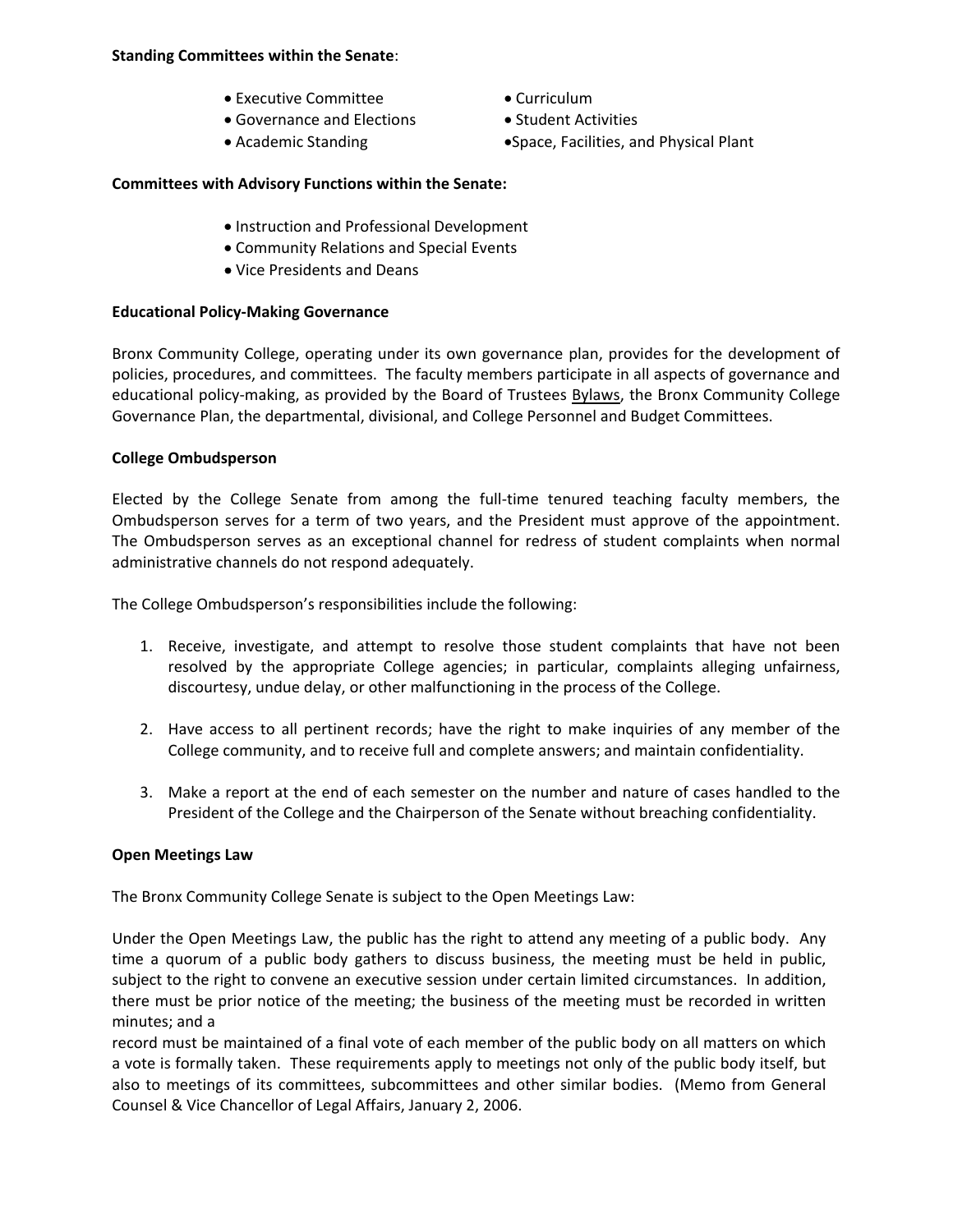#### **PERSONNEL AND BUDGET COMMITTEES**

# **College Personnel and Budget Committee (P & B)**

#### Modes of Procedure

The President of the College is the Chairperson of the College P & B Committee. (The Vice President of Academic Affairs shall preside in the absence of the President.)

The President, with respect to his/her education unit, shall:

Have the affirmative responsibility of conserving and enhancing the educational standards and general academic excellence of the college under his/her jurisdiction. Such responsibility shall include but not be limited to the duty to recommend to the chancellor for appointment, reappointment, tenure, promotion, and the granting of tenure only those persons who he/she is reasonably certain will contribute to the improvement of academic excellence at the college. These recommendations shall be consistent with the immediate and long range objectives of the college.

Consult with the appropriate departmental and faculty committees on matters of appointments, reappointments, tenure, and promotions; take student evaluations into account in making recommendations thereon; present to the chancellor his/her recommendations thereon; notify the appropriate faculty committees of his/her recommendations to the chancellor. (Bylaws**,** Section 11.4, a and h, pages 11.2 and 11.3)

- Chairpersons of Departments, as Chairpersons of Departmental P & B Committees, report their Departmental P & B recommendations, in writing to their Divisional Coordinator, using the official forms. The Departmental P & B Committee members who participate in the recommendations sign these forms. Divisional Chairpersons record the vote of their P & B subcommittees, sign the forms, and forward them to the Secretary of the College P & B.
- The College P & B Committee utilizes what it considers proper, professional, and considerate procedures for notification of faculty of its actions. All candidates will be notified of College P & B actions in a timely manner.
- In recommending reappointment, awarding of tenure and promotion, the College P & B and the Academic Review Committees consider classroom observations, student evaluations, significant evidence of teaching effectiveness, scholarship, research, creative work, service to the College and the community.

The Board of Trustees requires that student evaluations of faculty be conducted in all class sections at least once each academic year. On September 12, 1979, the following resolution was adopted by the College P & B: That effective February 1, 1980, it is expected that every faculty member applying for promotion shall, on his or her initiative, have had a classroom observation within the previous twelve months. In the case of non-classroom faculty, the chairperson's annual evaluation shall suffice.

**NOTE:** At least once during each academic semester, non-tenured and non-certificated members of the teaching staff shall be observed for a full classroom period. One observation shall take place during any scheduled class during the first ten weeks of a semester. The employee shall be given no less than 24 hours of prior notice of observation. (Agreement between The City University of New York and the Professional Staff Congress/CUNY, Article 18.2, b., 1)